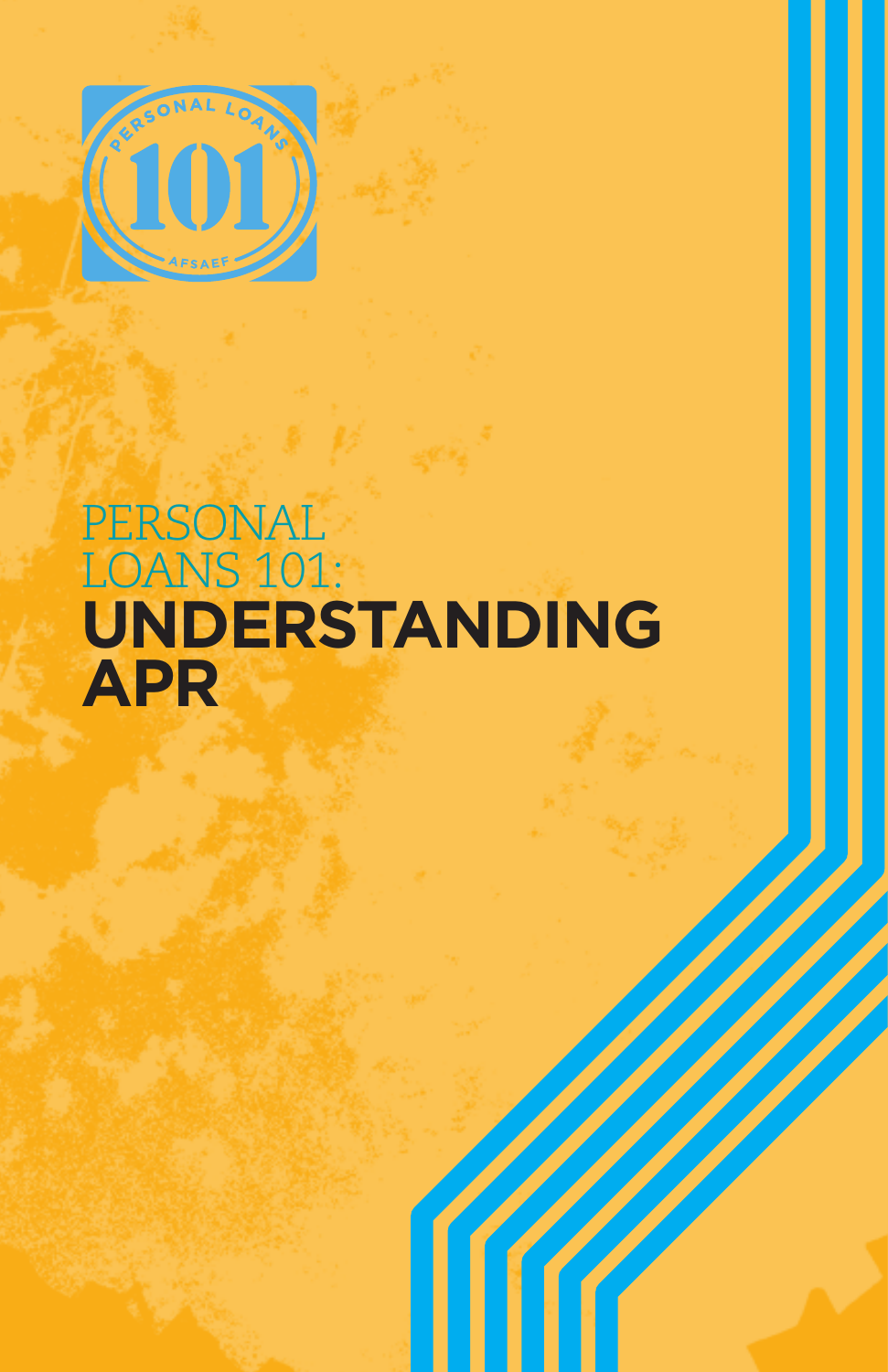## Everyone needs access to affordable credit, whether it is to make a small purchase, pay for an unexpected emergency, repair their car or obtain a mortgage on their first home.

How do you choose the best loan to fit your individual circumstances? Like most of us, you probably want a loan that is easy to obtain and understand. You do not want to read pages filled with small print and legal jargon or go through a confusing process to determine what loan best meets your needs. You want a simple way to compare different types of loans.

Many people look for the Annual Percentage Rate, or APR, to be that simple way without understanding how it works or what it means. To make a smart decision about what loan is best for you, look at a number of factors. APR is one factor that can be helpful, but only if you are comparing loans of similar size and duration. APR is not helpful when comparing different types of loans.

## **What Is APR and How should it Be Used?**

### **APR Definition**

In the Truth in Lending Act (TILA), the federal government defines Annual Percentage Rate as the cost of credit expressed as a yearly interest rate. Most people assume that the APR is equal to the yearly interest rate, but APR includes the interest rate plus some of the costs involved in getting the loan and any yearly fees, such as loan origination fees and processing fees. APR was developed to assist consumers when comparing similar loan products.

The Truth in Lending Act requires lenders to tell, in writing, the loan's:

- APR the *annual* cost of credit expressed as a *percentage*;
- Amount financed the dollar amount of credit provided to a borrower;
- Finance charge the total dollar *cost* of credit; and
- Total payments the total amount of money that will be paid over the loan term.

These factors can change with different credit products, and are important parts of a loan. The amount borrowed and term (amount of time to pay it back) impact all four of these factors.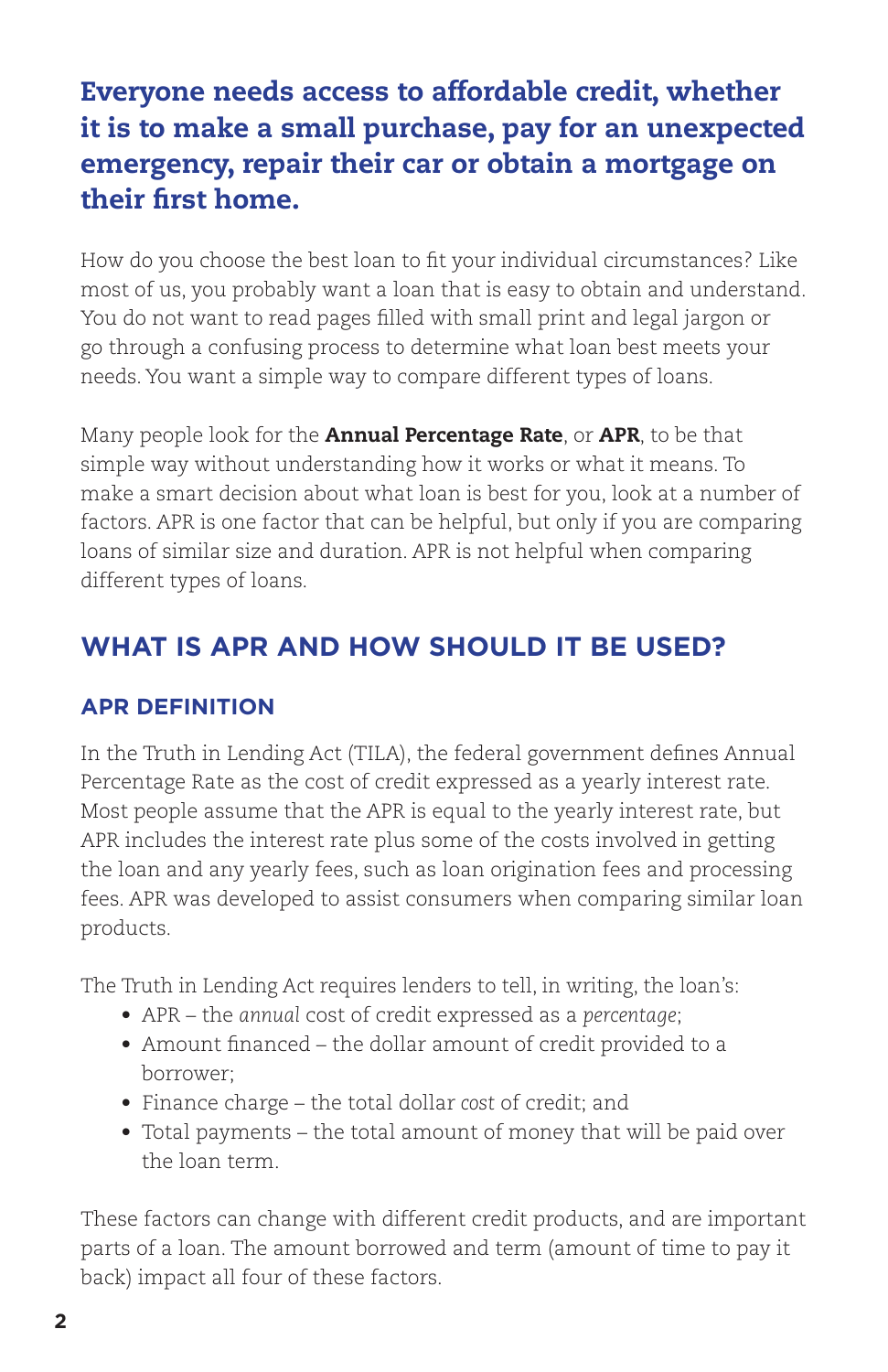#### **When APR Is the Best Measurement of Loan Cost – and when it Is Not**

APR is a very useful tool when comparing similar kinds of loans with similar terms. For example, the APR on a 30-year fixed rate mortgage allows you to evaluate and compare loans from different mortgage lenders, where one offer has higher fees with a lower interest rate and another has lower fees with a higher interest rate. In this situation, APR is a valuable tool because all of the relevant fees and interest have been calculated. Similarly, when shopping for a new car, APR can be very helpful in determining the best loan for your needs. In these apples-to-apples comparisons, APR can be an excellent measurement device.

APR tells you the rate, but not the cost in actual dollars and cents you will pay over the length of your loan. If you pay the same rate for a longer period of time, the cost goes up. Different loan products will have different amounts financed and different terms, which means the APRs likely will be different. While APR is helpful when comparing similar loans – such as vehicle loans – it becomes confusing when comparing different types of loans – such as mortgages to vehicle loans.

#### **APR and the Cost of Lending**

Every loan, regardless of type or size, has certain expenses built into the APR. These costs are directly related to the work the lender puts into making each loan, such as underwriting, rent, salaries, licensing and regulatory compliance. These fixed costs and overhead expenses are the same for each loan, whether the loan is for \$2,000 or \$20,000. So in general, bigger loans will tend to have higher costs but lower APRs, while smaller loans will have lower costs and higher APRs. In many cases, APR will have an inverse relationship with a borrower's out-of-pocket costs.

Do not assume that a larger loan is your best choice just because it has a lower APR. This common misperception can lead you to get a bigger loan than you actually need, resulting in increased indebtedness and overall costs over a longer time period. Your total out-of-pocket expense for a loan is often more important than a lower APR.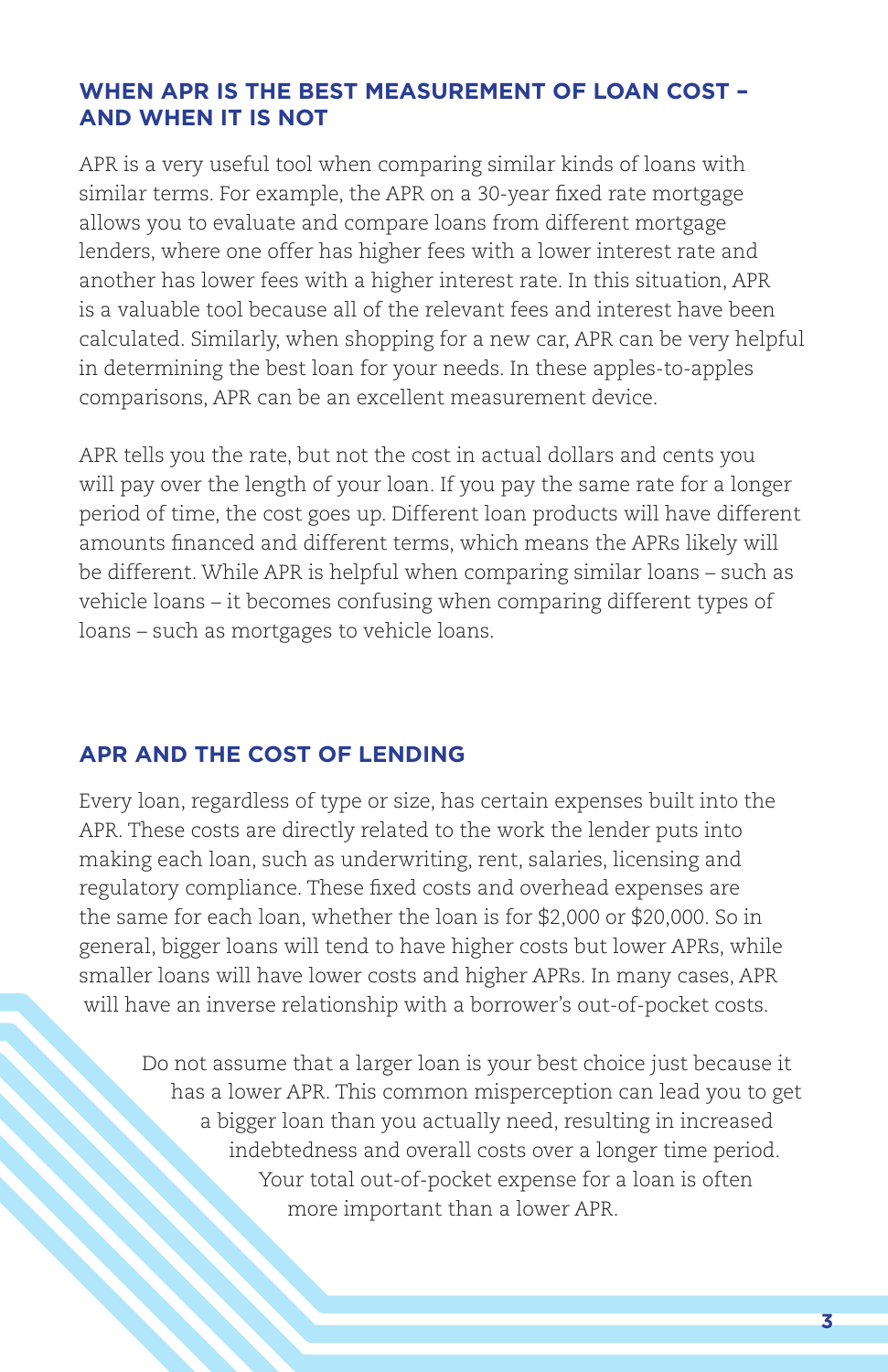#### **APR and Small-Dollar Loans (loans under \$3,000)**

Be very cautious when using APR to compare different types of loans with different terms and fees – especially when trying to compare small-dollar loans. Even the consumer watchdog agency, the Consumer Financial Protection Bureau (CFPB), recognizes the difficulty in using APR to compare small-dollar loans. In its March 2013 Semi-Annual Report, the CFPB stated:

"One standard approach to comparing loan costs is the APR; however, APRs may not be provided in every case, or include all fees. For example, APRs are not disclosed when a consumer incurs an overdraft fee, and other products might have application or other fees that are not included in this calculation."

#### Examples

Let's compare several loans with varying length, amount borrowed and fees.

| <b>Example</b>          |          | $\mathbf{2}$ | 3          | $\overline{4}$ | 5          | 6          |
|-------------------------|----------|--------------|------------|----------------|------------|------------|
| Length of Loan (Months) |          | 6            | 6          | 12             | 24         | 24         |
| <b>Amount Financed</b>  | \$500.00 | \$500.00     | \$1,000.00 | \$1,000.00     | \$1,000.00 | \$2,000.00 |
| Monthly Payment         | \$546.00 | \$102.45     | \$193.58   | \$106.05       | \$63.07    | \$121.05   |
| <b>APR</b>              | 110%     | 74.88%       | 53.43%     | 47.02%         | 43.46%     | 38.77%     |
| Total Payments (Cost)   | \$546.00 | \$614.70     | \$1,161.48 | \$1,272.60     | \$1,513.68 | \$2,905.20 |
| Finance Charge          | \$46.00  | \$114.70     | \$161.48   | \$272.60       | \$513.68   | \$905.20   |

Notice that the APR starts high and gets smaller as the loans get larger and/or longer. The APR for the first loan (\$500 borrowed for one month) is 110% while the APR for the last loan (\$2,000 borrowed for 24 months) is almost 39%.

However, the actual cost, or total finance charge, is smallest for the first loan and gets larger as the loan amount gets larger and/or longer (\$46 for the first loan and \$905.25 for the last loan).

Look at examples 3, 4, and 5, which are for the same amount. Of these, example 3 has the highest APR and the highest monthly payment, but the lowest total cost. Example 5 has the lowest APR and lowest monthly payment, but the highest total cost.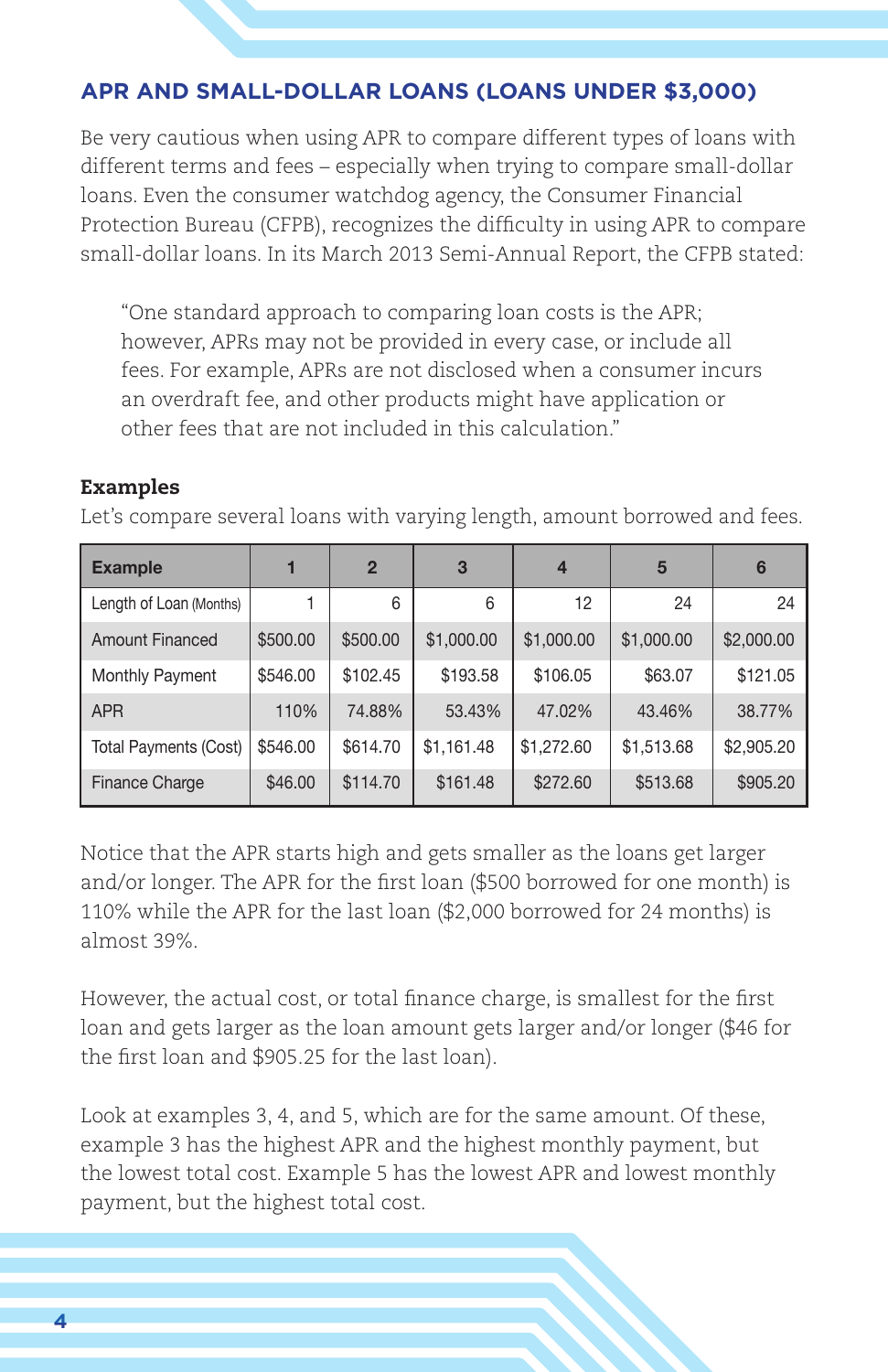The best loan is one you can afford and that allows you to get out of debt quickly. The monthly payment should fit comfortably within your budget without any big, one-time payments. Look carefully at all of the details when evaluating loans. For most consumers, APR is important, but not as important as the total cost of the loan.

### **Credit Scores and APR**

You should know your credit score because it can directly impact the APR you are charged for a loan. Handling your finances responsibly provides you with many more options, and, in many cases a lower APR. For many types of loans, borrowers with high credit scores get lower APRs and are approved for credit more often than consumers with lower credit scores or poor credit histories.

Your risk of non-payment also impacts the interest rate you will be quoted for a mortgage or credit card. The lesson here is: know your credit score – it can impact your APR, and, in many cases, it is the deciding factor for whether you are approved or rejected for a loan.

### **Making Smart Credit Choices**

Everyone's financial situation is different, and you must consider your needs and responsibilities when choosing a loan and deciding if you even should take out a loan. Look at your current bills and income, and your current and future needs. Prepare a budget before taking out any loan to determine if you will have enough money available to repay it. Choosing the credit product that fits into your budget minimizes the total dollar cost of the loan and allows you the ability to responsibly pay back the debt.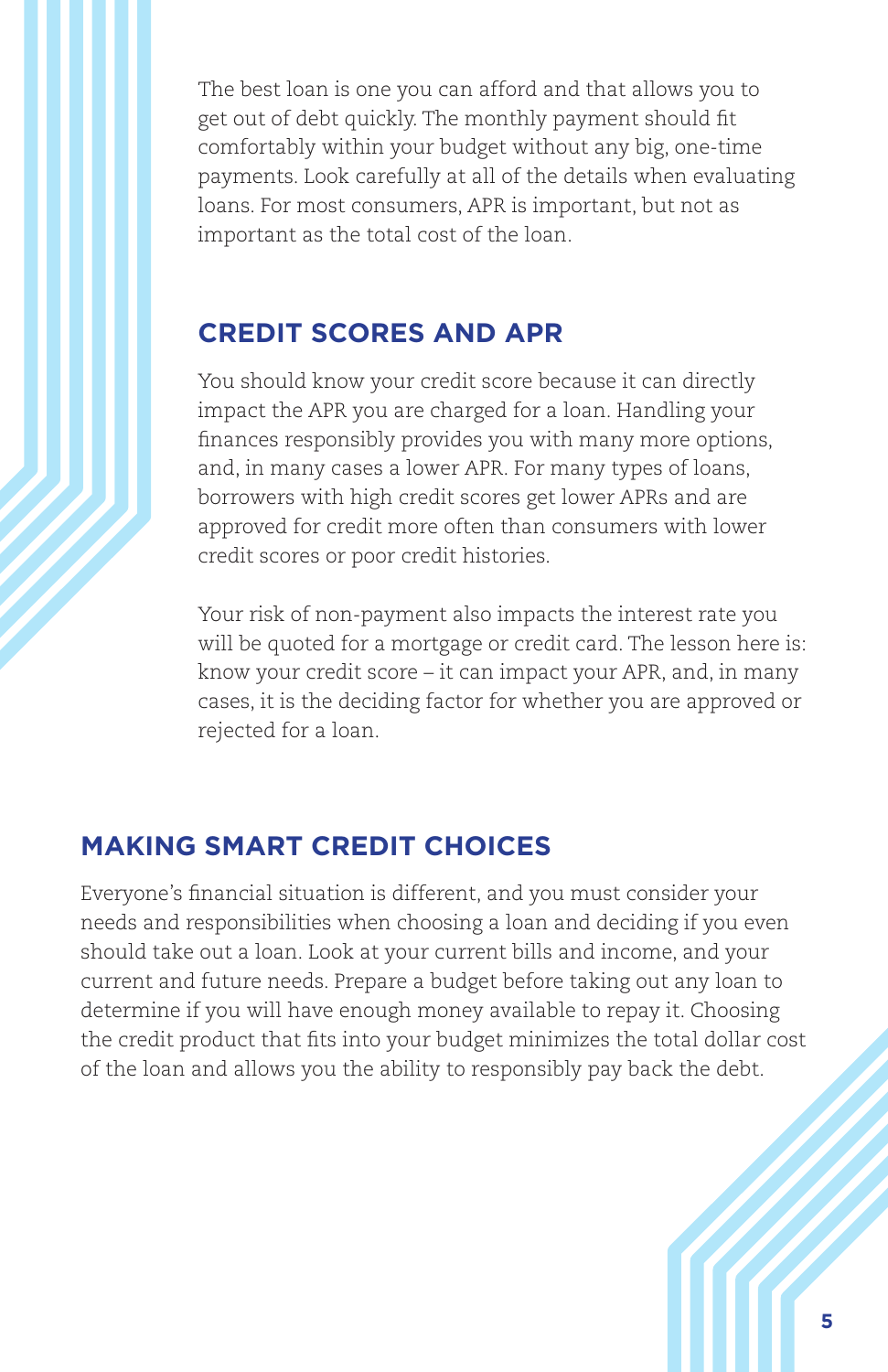## **MONTHLY SPENDING WORKSHEET**

Use the "Monthly Spending Plan" shown below to determine if you have enough income to cover your living expenses. The only time to take on a new monthly credit payment is when you are spending less each month than you take home. The additional debt load should not cut into the amount you have committed to saving.

| Monthly Take Home                         |        |  |  |  |  |
|-------------------------------------------|--------|--|--|--|--|
| Saving                                    |        |  |  |  |  |
| <b>TOTAL INCOME</b>                       |        |  |  |  |  |
|                                           |        |  |  |  |  |
| <b>Monthly Expenses:</b>                  |        |  |  |  |  |
| Mortgage Payment/Rent                     |        |  |  |  |  |
| <b>Utilities</b>                          |        |  |  |  |  |
| Groceries/Lunches/Dinners Out             |        |  |  |  |  |
| Transportation                            |        |  |  |  |  |
| Insurance (Home, Vehicle, Life)           |        |  |  |  |  |
| Taxes                                     |        |  |  |  |  |
| Clothing                                  |        |  |  |  |  |
| Personal                                  |        |  |  |  |  |
| Entertainment                             |        |  |  |  |  |
| <b>Gifts &amp; Contributions</b>          | $-$ \$ |  |  |  |  |
| Family                                    |        |  |  |  |  |
| Education                                 |        |  |  |  |  |
| <b>Credit Card Payments</b>               |        |  |  |  |  |
| <b>Vehicle Payments</b>                   |        |  |  |  |  |
| <b>Other Creditor Payments</b>            |        |  |  |  |  |
| <b>TOTAL EXPENSES:</b>                    | $=$ \$ |  |  |  |  |
|                                           |        |  |  |  |  |
| \$<br>Total Income Minus Total Expenses = |        |  |  |  |  |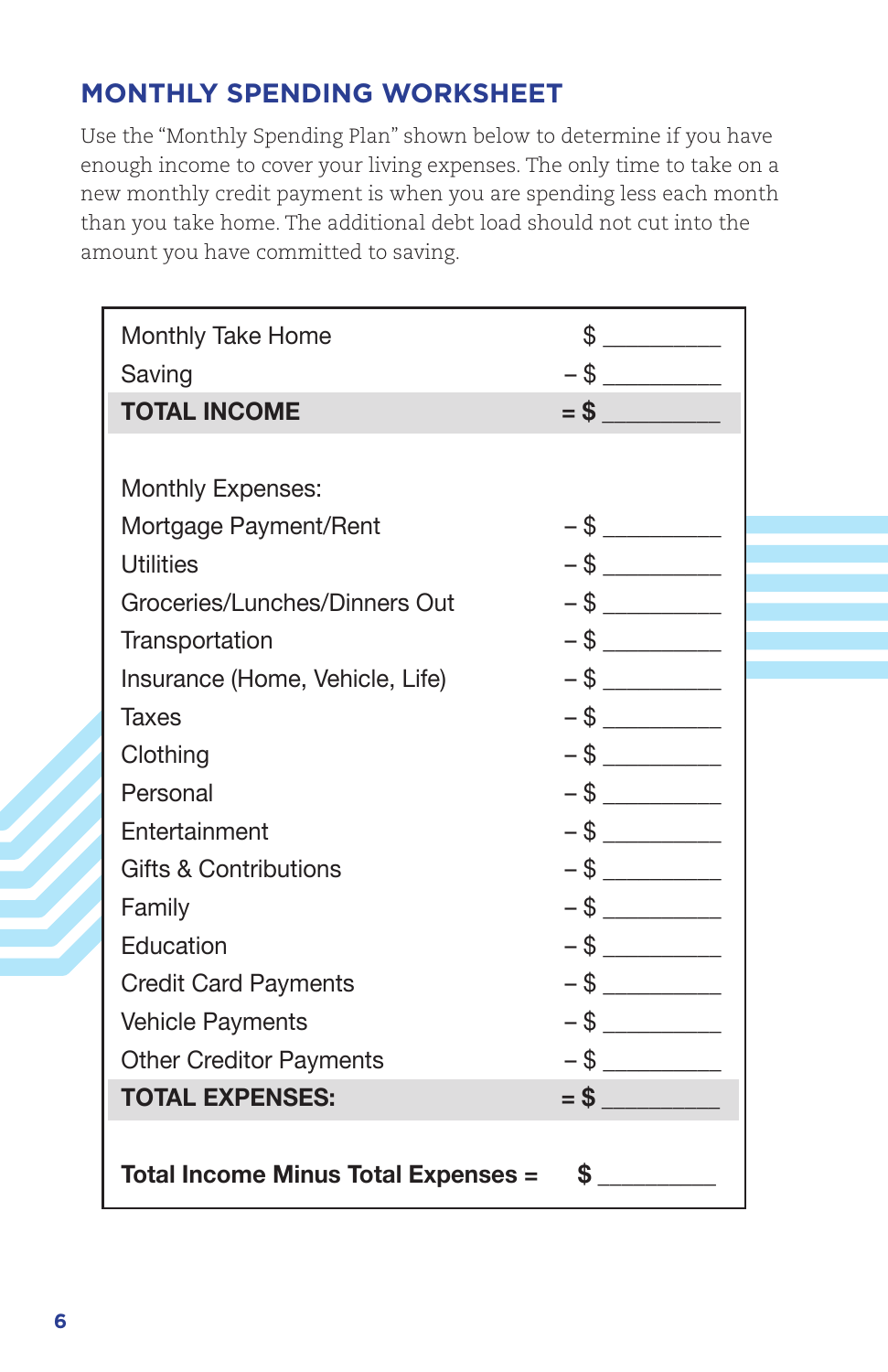## **Comparison Shopping Worksheet**

Shop around for the best loan, and make sure you compare the monthly payment and total cost, in addition to the interest rate and APR.

Do not let anyone pressure you into making a decision, make sure you understand the terms of the loan, and read all documents before signing them – and make sure that no lines are left blank.

|                         | Loan A | Loan B | Loan C |
|-------------------------|--------|--------|--------|
| Length of Loan (Months) |        |        |        |
| Amount Financed         |        |        |        |
| Monthly Payment         |        |        |        |
| APR <sub></sub>         |        |        |        |
| Total Payments (Cost)   |        |        |        |
| Finance Charge          |        |        |        |

## **THINGS TO REMEMBER**

- Consider a loan's interest rate, associated costs, fees, and term.
- Prepare a budget before obtaining a loan to determine your ability to repay the total payments due.
- Compare similar loan amounts with similar terms.
- Always calculate your total costs and don't rely on just the APR. It is only one factor you should consider.
- Be careful not to take a larger loan just because the APR is lower.
- Don't borrow more money than you need just because you have been approved for a higher amount.
- Never sign documents for a loan until all your questions have been answered and you are confident that you are making a wise decision.